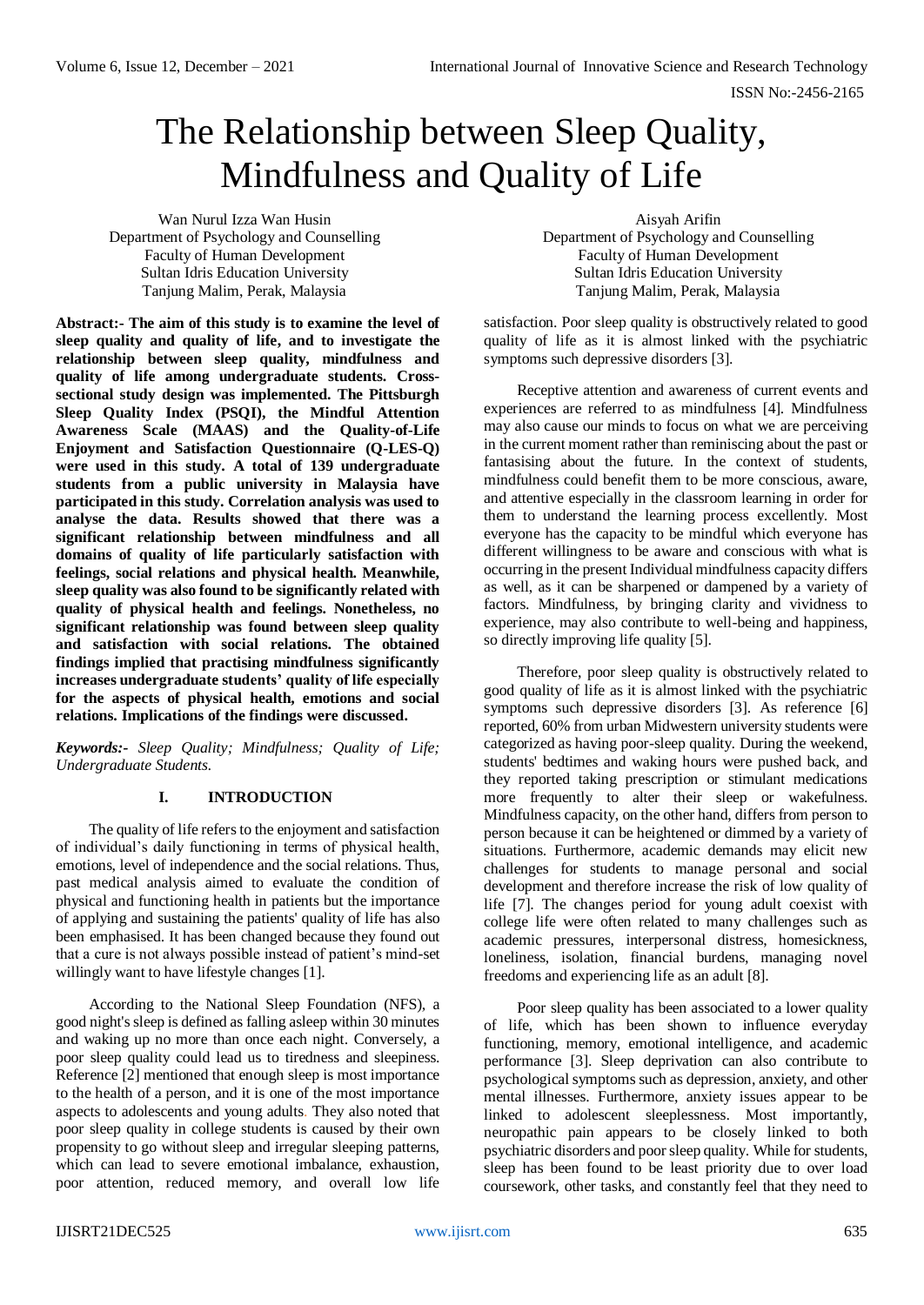meet up with the deadlines. Therefore, it is encouraged for students to have good sleep quality despite of their busy schedules in order to keep their quality of life into optimum level.

Furthermore, mindfulness is thought to improve human well-being and health. Hence, many psychological and medical research have put their interest on mindfulness and its enhancement in recent years [9]. The topic's increasing prominence among researchers and physicians, however, is somewhat incongruous. Except for group studies by philosophically minded psychologists and cognitive scientists, mindfulness is basically a dimension of awareness. Mindfulness, on the other hand, promotes well-being directly by adding clarity and clarity to current experience, fostering closer and moment-to-moment sensory engagement with life without judgement rather than just self-acceptance [5]. Furthermore, mindfulness works indirectly by improving selfregulated functioning as a result of continuous attentional awareness to psychological, sensational, and environmental stimuli.

In light of this gap, the purpose of this research was to look into the interrelationships between sleep quality, mindfulness, and overall quality of life. It's important to remember that quality of life is made up of three elements: physical health, emotions, and social interactions. The first goal of this study was to determine the level of sleep quality and overall quality of life. Second, it looked into the link between sleep quality and overall quality of life, focusing on the domains of physical health, emotions, and social interactions. Its third goal was to assess the link between mindfulness and life satisfaction. This study is significant especially to undergraduate students as academic demands may elicit new challenges for them to manage personal and social development and therefore increase the risk of low quality of life.

# **II. LITERATURE REVIEW**

*A. The Relationship between Sleep Quality and Quality of Life* Reference [10] measured the sleep quality of a sample of undergraduate students and compare it to the recommendations for young adults from the National Sleep Foundation (NFS). A poll was used to recruit 86 undergraduate students from a midsized public university in the Southeast for this study. The Pittsburgh Sleep Quality Index (PSQI) was used to evaluate the students' sleep quality. Their findings showed that most students did not get minimum amount of sleep as recommended by the NFS as they have varied class times, demanding work schedules, and busy social lives which lead sleep to a low priority for students. Sleep has been demonstrated to play a critical role in immunological function, metabolism, memory, learning, and other key activities in studies. While a lack of sleep can have a negative impact on mood, learning and memory, as well as overall well-being.

Reference [11] examined whether poor sleep quality influenced emotional reactivity to daily events since sleep disorder has been correlated to poor emotional functioning in healthy and depressed individuals. 60 participants with major or minor unipolar depressive disorders and 35 participants of healthy individual controls were included in this study by using computerised Experience Sampling Method (ESM). The ESM is a method of studying what individuals do, feel, and think in their everyday lives. It asks one person to fill up self-reports about random events that occurred at the time [12]. The subjects were chosen through advertisements put across the Tampa region, and they had to meet DSM-IV diagnostic criteria for mood depressive disorder. Their findings revealed that sleep problems were linked to an increased negative response to unpleasant experiences and a blunted response to neutral situations in healthy people. Sleep problems, on the other hand, were linked to higher negative affect in mooddisordered people across all sorts of everyday life events. As a result, poor sleep quality affects everyday living and emotional reactions differently as a function of depression.

In the meantime, [13] explored the prevalence of sleep disorders, their sociodemographic and clinical correlates, and quality of life in older persons aged 50 and up. Sleep disruptions include difficulty falling asleep, staying asleep, and waking up early in the morning. It's also linked to problems concentrating, paying attention, and remembering things, as well as an increased risk of chronic medical and psychological diseases, a poor quality of life, frequent pharmaceutical prescriptions, and a higher cost of health care. A number of surveys have been carried out in Macao, China in which 451 subjects were interviewed using standardized instruments. Female gender, living alone, low education and income, unemployment, stressful life events, and medical and psychiatric disorders are all often recognised risk factors for sleep disturbance in old adults in Western countries. As a result, they looked into the link between sleep disruptions and quality of life in Macao, which is renowned as the world's most densely inhabited region. Their study included both communitydwelling elderly persons and nursing home residents. The quality-of-life scale has grown in importance as a means of gaining a better understanding of a population's health. During this time, they discovered that sleep problems are connected with poor physical health and a reduced quality of life among older persons in Macao.

The link between sleep disturbance and sadness, anxiety, and functioning in college students was investigated in [14]. There were 287 undergraduate students with depression symptoms who completed the Beck Depression Inventory (BDI) and self-report measures such as the Quality-of-Life Enjoyment and Satisfaction Questionnaire (QLESQ). The BDI sleep item, on the other hand, was used to quantify Sleep Disturbances (SD). The data revealed no significant differences in depression intensity, despair, or quality of life between students with and without SD. In comparison to students with depressive symptoms without SD, students with depressive symptoms with SD had a higher load of anxiety symptoms and hyper arousal, as well as functional impairments. As a result, empirical investigations have demonstrated that sleep deprivation causes the study's sample to score neutral stimuli much lower than individuals who are well rested. However, another research revealed that sleep loss had no effect on subjective emotion in all measures of emotional reaction to stimuli when the stimuli are shown for the second time or when they occur frequently following the first presentation [15].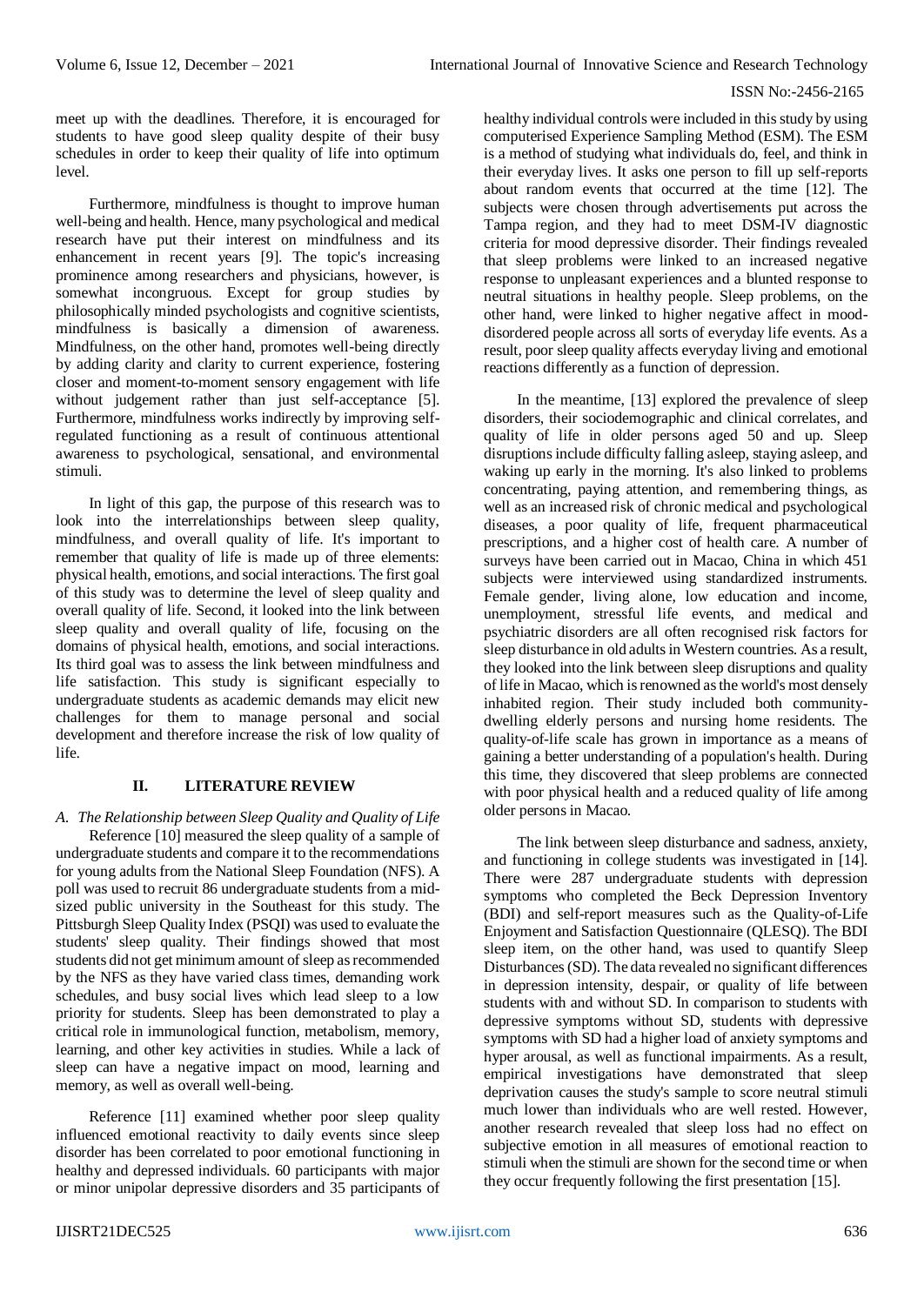*B. The Relationship between Mindfulness and Quality of Life*

Reference [8] has explored the impact of a seven-week mindfulness-based relaxation course on stress resilience, general self-efficacy, and perfectionism in undergraduate students. Around 71 undergraduate college students were included in this study range ages 18 to 40 years old. The changes period for young adult coexists with college life which is often related to many challenges including academic pressures, interpersonal distress, homesickness, loneliness, isolation, financial burdens, managing novel freedoms and experiencing life as an adult. As a result, the findings revealed that a student's inability to successfully cope with the obstacles of college life can result in a variety of negative outcomes, such as elevated stress levels, which can harm a student's health and overall well-being. As a result, this study suggested the use of mindfulness treatments as part of academic curriculum as a possible strategy to improve pupils.

The benefits of Mindfulness-Based Interventions for health and social care among undergraduate students were explored in [16]. They want to identify and clarify the literature on the impacts of Mindfulness-Based Interventions for health and social care among undergraduate students, therefore they're doing a systematic review of the literature. Preferred Reporting Items for Systematic Reviews and Meta-Analyses (PRISMA) criteria were used to conduct the review. From the beginning to the 21st of November 2016, PubMed, EMBASE, Psych Info, CINAHL, The Cochrane Library, and Academic Search Complete were searched. Additionally, hand searching relevant journals, reviewing paper reference lists, and contacting authors in the area were also used as search approaches. Participants' stress, mood, anxiety, well-being, selfcompassion, and coping capacities have all been shown to benefit by mindfulness. The review highlights the significant short-term benefits that Mindfulness-Based Interventions could improve undergraduate student's moods and well-being.

In the meanwhile, [17] intended to compare the quality of life and health outcomes of those who are more attentive and thankful against those who are not. 1315 male soldiers participated in the study, which included standardised mindfulness (MAAS), gratitude (CQ-6), general health, life satisfaction, and quality of life questionnaires. Individuals in the high mindfulness, medium mindfulness, and low mindfulness groups, as well as those in the high gratitude, medium gratitude, and low gratitude groups, exhibited significant differences in quality of life, life satisfaction, perceived stress, and mental health. In conclusion, the findings of these studies revealed that people who are more attentive and thankful have a higher quality of life and are more physically and psychologically well.

Reference [18] studied the impact of developmental changes on the lives of young adults and the high prevalence of mental health concerns among college students in the United States. This study looked at the effectiveness and feasibility of mindfulness training as a way to improve the health and wellbeing of first-year college students. A total of 109 freshmen were recruited, with 50% of them being male and 66% being female. The method used is a randomized control trial in which the universal mindfulness program that emphasize on learning to breathe or known as Learning to BREATHE (L2B) program was utilized. Each intervention was linked to a large increase in student life satisfaction and a significant decrease in despair and anxiety, according to the findings. As a result, mindfulnessbased programmes proved to be an excellent technique for promoting a healthy transition into college life.

Reference [19] also established an empirical study that demonstrated mindfulness is understood as a present-centered, non-evaluative state of consciousness. This type of awareness is regarded to have inherent significance in developing positive mental health and adaptation through the modification of distorted thinking. The most prevalent portrayal of Buddhism is as a psychology that is similar to cognitive psychology and mindfulness. Whereas, Buddhism in the societies is much related to spiritual activities. Therefore, according to [20], spiritual health of teenagers is crucial for their mental health and well-being. Since spiritual intelligence may influence their social behaviours or relations which is one of the main factors of quality of life.

## **III. METHODOLOGY**

## *A. Participants*

A total of 139 respondents who were undergraduate students at a public university in Malaysia have participated as sample respondents. In terms of gender, the samples consisted of 66.2% females and 33.8% males and their age ranging from 19 to 26 years old. In addition, the sample comprised students from various faculties which were Faculty of Arts, Computing and Creative Industries, Faculty of Science and Mathematics, Faculty of Management and Economics, Faculty of Sports Science and Coaching, Faculty of Music and Performing Arts, Faculty of Languages and Communication, Faculty of Social Sciences and Humanities, Faculty of Technical and Vocational Education, Faculty of Human Development. It is worth noting that the respondents were from Malay, Chinese and Indian ethnic.

## *B. Procedures*

Online survey was employed for this study. The respondents were chosen using a convenience sampling method in which they were directly contacted via social media. Facebook, WhatsApp, and Telegram were the social media platforms used. All responders were contacted by researchers through acquaintances from various faculties. They were given the option of responding to the survey at their leisure. The participants agreed to the inform consent when responding to the online survey. Later, the data were analysed using SPSS software.

## *C. Measures*

## *Sleep Quality*

The Pittsburgh Sleep Quality Index (PSQI) scores were used to assess sleep quality (PSQI), developed by [21]. The PSQI is a 20-item self-report questionnaire that is broken down into seven component scores: subjective sleep quality, sleep latency, sleep duration, habitual sleep efficiency, sleep disruptions, use of sleeping medication, daytime dysfunction, and total sleep quality rating. Items 6 through 18 are scored on a five-point scale. Item 19 uses a 5-point Likert scale ranging from 1-No problem at all to 5-Almost all problem on a Likert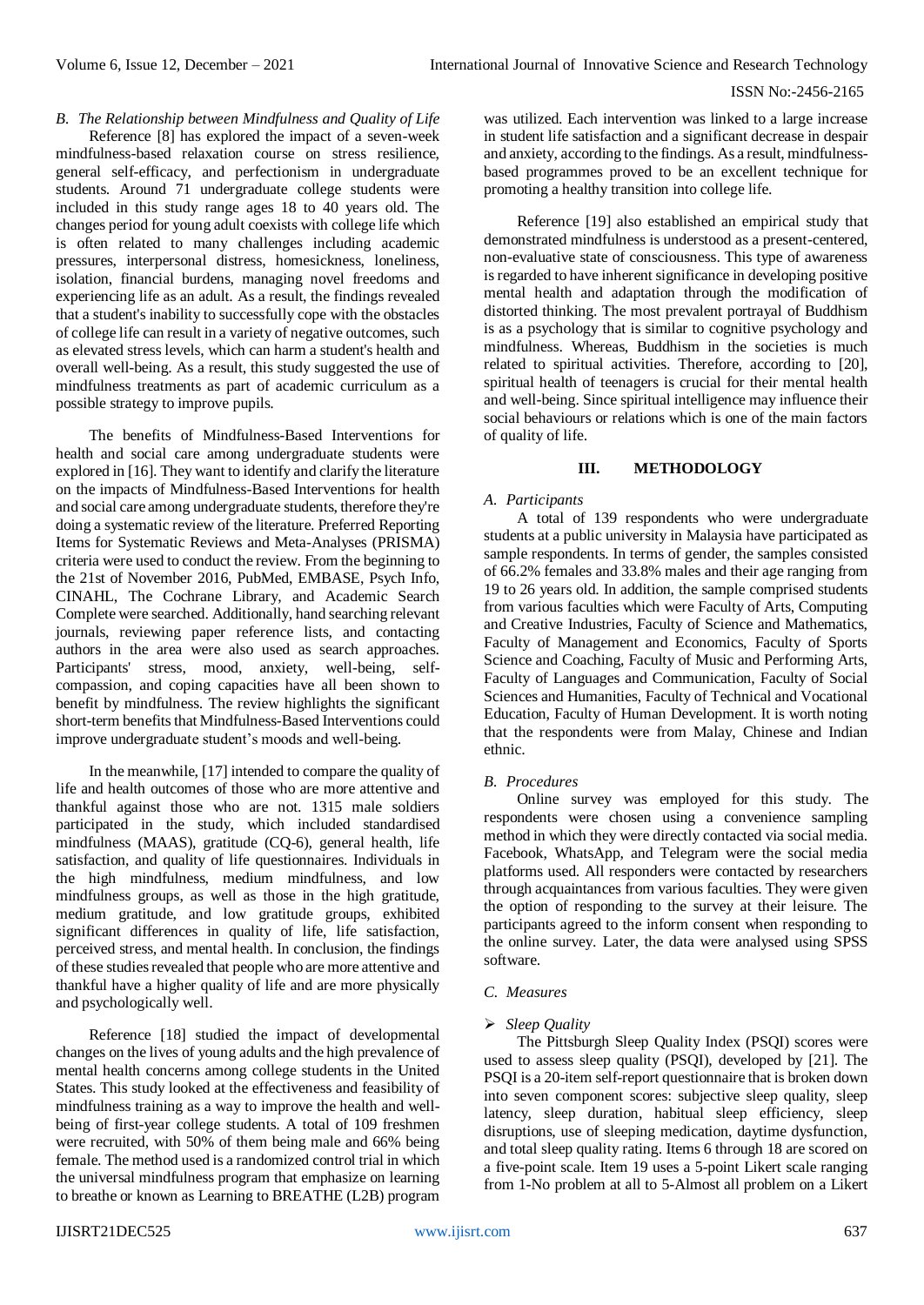scale ranging from 1-Never to 5-Four times or more a month. Finally, item 20 uses a 5-point Likert scale ranging from 1- Very good to 5-Very awful to assess overall sleep quality. The total of all seven components' scores equals one global score [22]. Higher scores imply poorer sleep quality. The global score ranges from 0 to 35.

## *Mindfulness*

The participants also completed the Mindful Attention Awareness Scale (MAAS), which was developed by [5] and assesses a core feature of mindfulness in one's attention to current-moment experiences. It has 15 items, each of which requires a response on a 6-point Likert scale ranging from 'nearly always' to 'almost never.' The items are divided into five categories: cognitive, emotional, physical, interpersonal, and general domains [5]. The total score of the 15 items shows an individual's level of mindfulness, with a high score reflecting dispositional mindfulness and a low score reflecting the respondent's level of mindlessness. Respondents must, however, answer according to what truly reflects their experience rather than what they believe their experience should be in order to achieve socially desired responses.

## *Quality of Life*

Reference [23] developed the Quality-of-Life Enjoyment and Satisfaction Questionnaire (Q-LES-Q), which is a 93-item scale self-reported questionnaire. All items are graded on a 5 point Likert scale, with 1 being "not at all" or "never" and 5 being "often" or "all of the time." The measure is broken down into eight subscales: physical health, subjective feelings, work, household obligations, school, leisure activities, social interactions, and general activities [24]. In this study, however, only the categories of physical health, subjective sentiments, and social interactions were chosen to meet the college students' setting. There are 41 items in these three domains. All items are graded on a 5-point Likert scale, with 1 being "not at all or never" and 5 being "frequently or all of the time." As a result, a total score is calculated based on the three dimensions chosen, with a maximum score of 15. The higher the score, the more satisfied and delighted you are with your life.

# **IV. RESULTS**

## *A. The Level of Sleep Quality*

The Seven dimensions of sleep quality were measured; sleep quality, sleep latency, sleep duration, habitual sleep efficiency, sleep disturbances, use of sleep medication, daytime dysfunction [21]. Each dimension scale differs according to its measurement. Majority of the respondents (32.4%) scored neither good or bad for subjective sleep quality. With regard to sleep latency, majority of the respondents (36.7%.) scored 'fairly good'. Besides, 33.8% of the participants sleep around 7 to 8 hours and only 3.6% of them who sleep less than 5 hours per day.

For habitual sleep efficiency, 62.6% respondents scored on 'more than 85%' and only 4.3% of them scored 'less than 55%'. With regard to sleep disturbance, 46% of the respondents experience it 'once a month'. The majority of people (77.7%) say they never use sleep medicine. Meanwhile, 43.9% of the respondents experienced 'only a very slight problem' for daytime dysfunction. The descriptive analysis of the scores of the Pittsburgh Sleep Quality Index (PSQI) according to its dimensions - sleep quality, sleep latency, sleep duration, habitual sleep efficiency, sleep disturbances, use of sleep medication, daytime dysfunction [21] - is shown in Table 1.

| TABLE I. | DESCRIPTIVE ANALYSIS ON THE DIMENSION           |
|----------|-------------------------------------------------|
|          | SCORES OF PITTSBURGH SLEEP QUALITY INDEX (PSQI) |

| <b>Dimensions</b> | $300$ NES OF THE ISBONON SEEEE QUALITY INDEX (TSQT)<br><b>Scale</b> | Percentage        |
|-------------------|---------------------------------------------------------------------|-------------------|
|                   |                                                                     | (%)               |
| Subjective        | Very Good                                                           | 5.0               |
| sleep quality     | <b>Fairly Good</b>                                                  | 26.6              |
|                   | Neither Good or Bad                                                 | $\overline{32.4}$ |
|                   |                                                                     |                   |
|                   | Fairly Bad                                                          | 26.6              |
|                   | Very Bad                                                            | 9.4               |
|                   |                                                                     | $\overline{5.8}$  |
| Sleep latency     | Very Good                                                           |                   |
|                   | Fairly Good                                                         | 36.7              |
|                   | Neither Good or Bad                                                 | 23.0              |
|                   | Fairly Bad                                                          | 26.6              |
|                   | Very Bad                                                            | 7.9               |
|                   |                                                                     |                   |
| Sleep duration    | More than 8 hours                                                   | 27.3              |
|                   | 7 hours to 8 hours                                                  | 33.8              |
|                   | 6 hours to 7 hours                                                  | $\overline{28.8}$ |
|                   | 5 hours to 6 hours                                                  | 6.5               |
|                   | Less than 5 hours                                                   | 3.6               |
|                   |                                                                     |                   |
| Habitual sleep    | More than 85%                                                       | 62.6              |
| efficiency        | 75% to 84%                                                          | 10.8              |
|                   | 65% to 74%                                                          | 12.9              |
|                   | 55% to 64%                                                          | 9.4               |
|                   | Less than 55%                                                       | 4.3               |
|                   |                                                                     |                   |
| Sleep             | Never                                                               | 26.6              |
| disturbance       | Once a month                                                        | 46.0              |
|                   | Twice a month                                                       | 17.3              |
|                   | Three times a month                                                 | 9.4               |
|                   | Four times or more a                                                | 0.7               |
|                   | month                                                               |                   |
|                   |                                                                     |                   |
| Use of sleep      | Never                                                               | 77.7              |
| medication        | Once a month                                                        | 7.9               |
|                   | Twice a month                                                       | $4.\overline{3}$  |
|                   | Three times a month                                                 | 5.0               |
|                   | Four times or more a                                                | 5.0               |
|                   | month                                                               |                   |
|                   |                                                                     |                   |
| Daytime           | No problem at all                                                   | 25.2              |
| dysfunction       | Only a very slight                                                  | 43.9              |
|                   | problem                                                             |                   |
|                   | Somewhat of a problem                                               | 22.3              |
|                   | Very much problem                                                   |                   |
|                   |                                                                     | 5.8               |
|                   | Almost of all problem                                               | 2.9               |

## *B. The Level of Quality of Life*

Table 2 shows the descriptive analysis on the dimensions of quality of life particularly quality of physical health, feelings and social relationships. Most students scored mostly on either good or bad for physical health with 44.6% (n=62). While most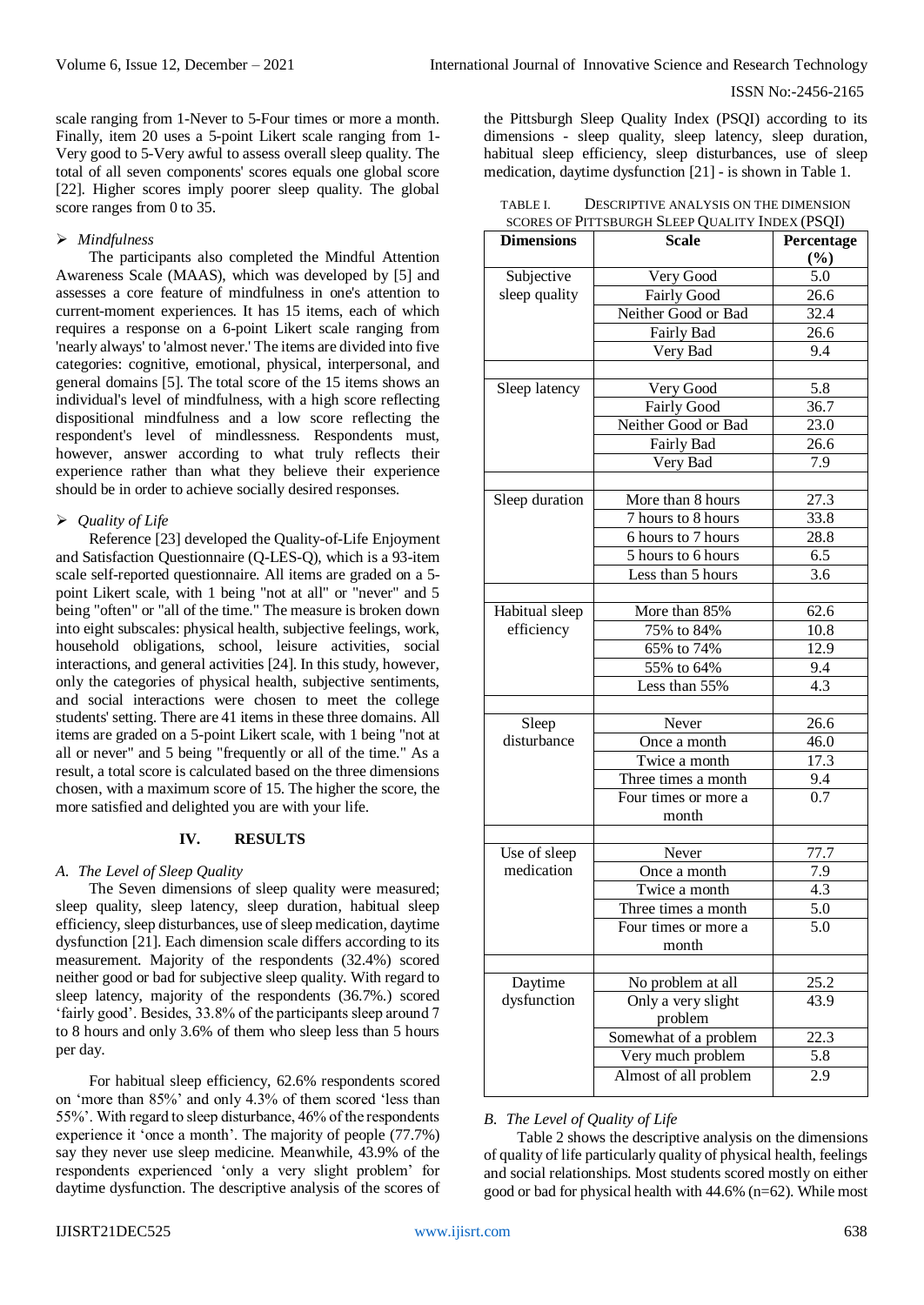students scored on fairly bad for feelings with 46.8% (n=65) and for social relations most students scored on fairly bad with 48.2% (n=67).

TABLE II. DESCRIPTIVE ANALYSIS ON THREE DIMENSIONS OF OUALITY OF LIFE

| <b>Dimensions</b> | <b>Scores</b>       | Percentage |  |
|-------------------|---------------------|------------|--|
|                   |                     | $(\%)$     |  |
| Physical          | Very Good           | 2.9        |  |
| Health            | Fairly Good         | 34.5       |  |
|                   | Neither Good or Bad | 44.6       |  |
|                   | Fairly Bad          | 15.8       |  |
|                   | Very Bad            | 2.2        |  |
|                   |                     |            |  |
| Feelings          | Very Good           | 2.2        |  |
|                   | Fairly Good         | 8.6        |  |
|                   | Neither Good or Bad | 32.4       |  |
|                   | Fairly Bad          | 46.8       |  |
|                   | Very Bad            | 10.1       |  |
|                   |                     |            |  |
| Social            | Very Good           | 0.7        |  |
| Relations         | Fairly Good         | 9.4        |  |
|                   | Neither Good or Bad | 30.2       |  |
|                   | Fairly Bad          | 48.2       |  |
|                   | Very Bad            | 11.5       |  |

#### *C. The Level of Mindfulness*

The descriptive analysis on the scores of the second independent variable, the Mindful Attention Awareness Scale (MAAS), is shown in Table 3. The average score was calculated to determine an individual's level of mindfulness. The majority of respondents (61.2%) reported having a moderate level of mindfulness.

TABLE III. DESCRIPTIVE ANALYSIS ON THE SCORES OF MINDFULNESS

| Level    | Percentage $(\% )$ |
|----------|--------------------|
| Low      | 10.1               |
| Moderate | 61.2               |
| High     |                    |

#### *D. The Relationship between Sleep Quality, Mindfulness and Quality of Life*

Pearson's product-moment correlation coefficient was used to examine the association between sleep quality, mindfulness, and quality of life. Quality of life consists of three domains; quality of physical health, feelings and social relations.

There was a significant positive correlation between sleep quality and physical health quality  $(r=.213, p = 0.012)$ . Likewise, there was also a significant positive correlation between sleep quality and quality of feelings (r= .199, p=.019). There was also a positive correlation between sleep quality and social relations quality, nonetheless, the correlation was not significant ( $r=107$ ,  $p=.208$ ). Henceforth, as sleep quality improves, physical health improves as well. Similarly, as the quality of sleep improves, so does the contentment with feelings.

Results also showed that there was a significant positive correlation between mindfulness and all components of quality of life. The correlation between mindfulness and quality of physical health was  $r = 0.294$ ,  $p = 0.00$ . Meanwhile, the correlation between mindfulness and feelings was  $r=.301$ ,  $p=.00$ , and the correlation between mindfulness and social relations was  $r = 217$ ,  $p = 010$ ). Therefore, the obtained results showed that if the mindfulness increases, the quality of life specifically quality of physical health, feelings and social relations will also increase. The correlation analyses between sleep quality, mindfulness, and quality of life are shown in Table 4.

TABLE IV. CORRELATION ANALYSES BETWEEN SLEEP QUALITY, MINDFULNESS AND QUALITY OF LIFE

| OUALITT, MINDI ULINESS AND OUALITT OF LIFE |         |          |          |          |   |  |  |  |
|--------------------------------------------|---------|----------|----------|----------|---|--|--|--|
| <b>Variables</b>                           |         |          |          |          | 5 |  |  |  |
| Sleep quality                              |         |          |          |          |   |  |  |  |
| Mindfulness                                | .040    |          |          |          |   |  |  |  |
| Quality of<br>physical health              | $.213*$ | $.294**$ |          |          |   |  |  |  |
| Quality of<br>feelings                     | .199*   | $.301**$ | $.847**$ |          |   |  |  |  |
| Quality of social<br>relations             | .107    | $.217*$  | $.661**$ | $.772**$ |   |  |  |  |

a. Note: \*p<0.05, \*\*p<0.01 at .05 alpha level

## **V. DISCUSSION**

There was a significant positive association between sleep quality and physical health quality, according to the findings. Similarly, there was a significant relationship between sleep quality and moods. Despite this, there was no relationship between sleep quality and the quality of social relationships. These results were found to be in line with the past researches that studied the presence of sleep quality and quality of life specifically satisfaction with physical health and emotion. Reference [14], for example, looked into the relationship between sleep disruption and sadness, anxiety, and functioning in college students. Students with depressive symptoms and sleep disruptions had a higher burden of anxiety symptoms and hyper arousal, as well as functional impairments, according to the data. Meanwhile, results from descriptive analysis also showed that majority of the respondents (46%) indicated that they were having sleep disturbance once a month. Majority of them (46.8%) also indicated that they experienced 'fairly bad' for satisfaction with feelings.

Reference [10] measured the sleep quality among a sample of undergraduate students and compare it to the recommendations for young adults from the National Sleep Foundation (NFS). Their findings revealed that the majority of students did not obtain the minimal amount of sleep advised by the National Sleep Foundation (NFS) as the results indicated that sleep was most importance role in immune function, metabolism, memory, learning, and other vital functions. While, a lack of ample sleep can affect mood, the ability to learn and retain information as well as poor overall well-being. According to [11], poor sleep quality has a distinct impact on daily living and emotional emotions. They discovered that sleep disturbances were linked to emotional reactivity in healthy people. Emotional reactions amplified the negative impact of unpleasant experiences and diminished the response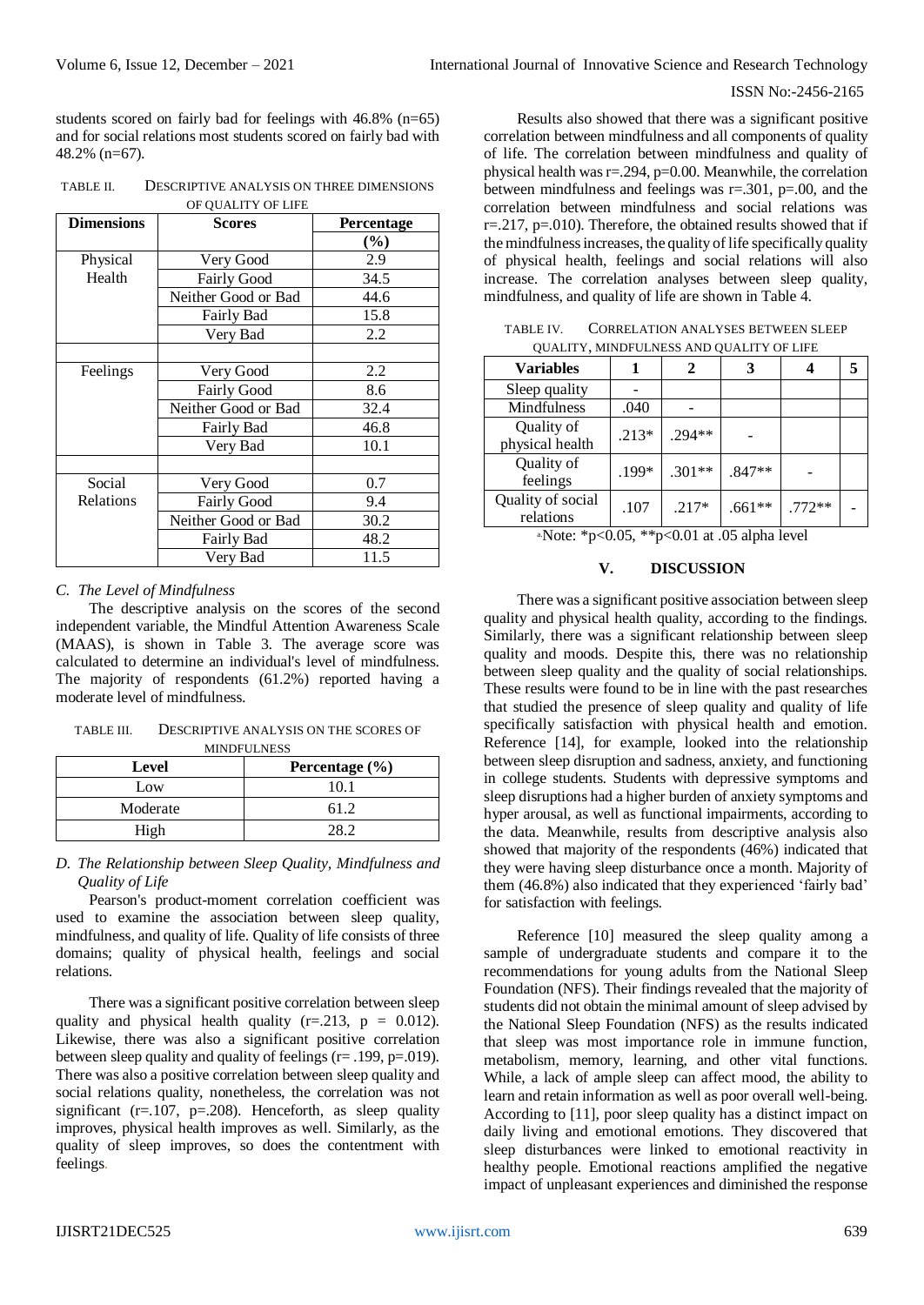to neutral occurrences. Sleep problems, on the other hand, were linked to higher negative affect in mood-disordered people across all sorts of everyday life events. Reference [13] concluded that sleep disturbance was independently related with depressive symptoms as well as physical health of quality of life and are common in older adults in Macao.

Meanwhile, results also showed that there was a significant positive relationship between mindfulness and all domains of quality of life particularly satisfaction with feelings, social relationships and physical health. Thus, from the obtained result, it can be inferred that when the level of mindfulness increases, the quality of life will also increase. This study's findings were in line with those of [17], who discovered that those with more thoughtful and thankful features have a higher quality of life and better physical and psychological well-being. Furthermore, [18] discovered that exercising mindfulness boosts students' life satisfaction while also reducing despair and anxiety. Furthermore, [8] also supported that practicing mindfulness can be part of academic curriculum since it can benefit the students in terms of improving students' health and overall well-being.

## **VI. IMPLICATIONS, LIMITATIONS AND RECOMMENDATIONS FOR FUTURE RESEARCH**

#### *A. Implications of the Study*

The present study showed that sleep quality and mindfulness significantly related with quality of life, specifically with all of its domains; quality of physical health, feelings and social relations. The practise of mindfulness is said to improve human well-being and health. According to reference [25], mindfulness theory is an open-minded approach that can keep people actively involved in the process of learning new environmental distinctions. Thoughtful responses lead to increased competence, health, positive emotion, creativity, and less burnout; in contrast, mindless mind could result in make one individuals to act routinely without being aware with the environment. Furthermore, automatic answers can convey a misleading sense of security and confidence. Thus, there is no doubt that current researchers recommend to utilize mindfulness intervention such as mindfulness-based program as a part of academic curriculum to benefit the students [8].

Mindfulness is thought to increase well-being, according to reference [5]. A higher mindfulness score suggests that people are more aware of and responsive to inner experiences, as well as more conscious of what they do. As a result, increased mindfulness may make people more "in tune" with their emotional states and able to change them, and they are more likely to meet their basic psychological needs because they are more aware of themselves. Mindfulness, according to the researchers, enhances attunement, connection, and intimacy in relationships because people have a stronger ability or inclination to care about their partners' thoughts, emotions, and well-being. It may also improve a person's capacity to pay attention to the content of a partner's communication as well as their awareness of the partner's affective tone and nonverbal behaviour, since such persons become more aware to their own cognitive, emotional, and verbal responses to the communication [9].

#### *B. Limitations and Recommendations for Future Research*

The researchers discovered a few constraints when doing this investigation. First, the sample size was insufficient, particularly among male students. At first, the researchers wanted to have equal sample size from male and female undergraduates in order to find significant difference in gender with regard to quality of life. However, the sample size for each gender was not equal as the sample of this study consisted of 66.2% female and 33.8% male undergraduates. The respondents also came from one public university only, hence, making a generalisation of this result might not be suitable. Meanwhile, due to time constraint, the self-report measure of sleep quality particularly Likert-style rating of (the last month's) sleep quality, was used as the primary sleep quality indicator for this research.

Other possible objective measures of sleep quality, such as polysomnography, cyclic alternating pattern, and actigraphy, should be used in future study in addition to the self-report measure of sleep quality [26]. A bigger sample size incorporates respondents from various universities in Malaysia is recommended as it can result in generalisation of the research findings across the country. Similar research also shall be conducted for other population groups such as working adults, school teenagers or elderly citizens to add another contribution to the body of knowledge on quality of life.

#### **VII. CONCLUSION**

This study aimed to find significant relationship between sleep quality and quality of life as well as the relationship between mindfulness and quality of life among undergraduate students in Malaysia. It was done using a survey that used selfreported sleep quality, mindfulness, and quality of life measurements. In this study, quantitative data analysis, specifically Pearson Correlation analysis, was used. The data revealed that there was a relationship between sleep quality and overall quality of life. Likewise, a significant relationship was also found between mindfulness and quality of life. Therefore, it can be concluded that students who have high level of mindfulness and have a high sleep quality score would have a better quality of life, particularly in terms of physical health, emotions and social relations.

## **ACKNOWLEDGMENT**

The authors would like to express their gratitude to everyone who helped them in completing this study.

#### **REFERENCES**

- [1]. Hope, M. L., Page, A. C., & Hooke, G. R. (2009). The value of adding the Quality of Life Enjoyment and Satisfaction Questionnaire to outcome assessments of psychiatric inpatients with mood and affective disorders. Quality of Life Research, 18(5), 647-655.
- [2]. Ye, L., Hutton Johnson, S., Keane, K., Manasia, M., & Gregas, M. (2015). Napping in college students and its relationship with nighttime sleep. Journal of American College Health, 63(2), 88-97.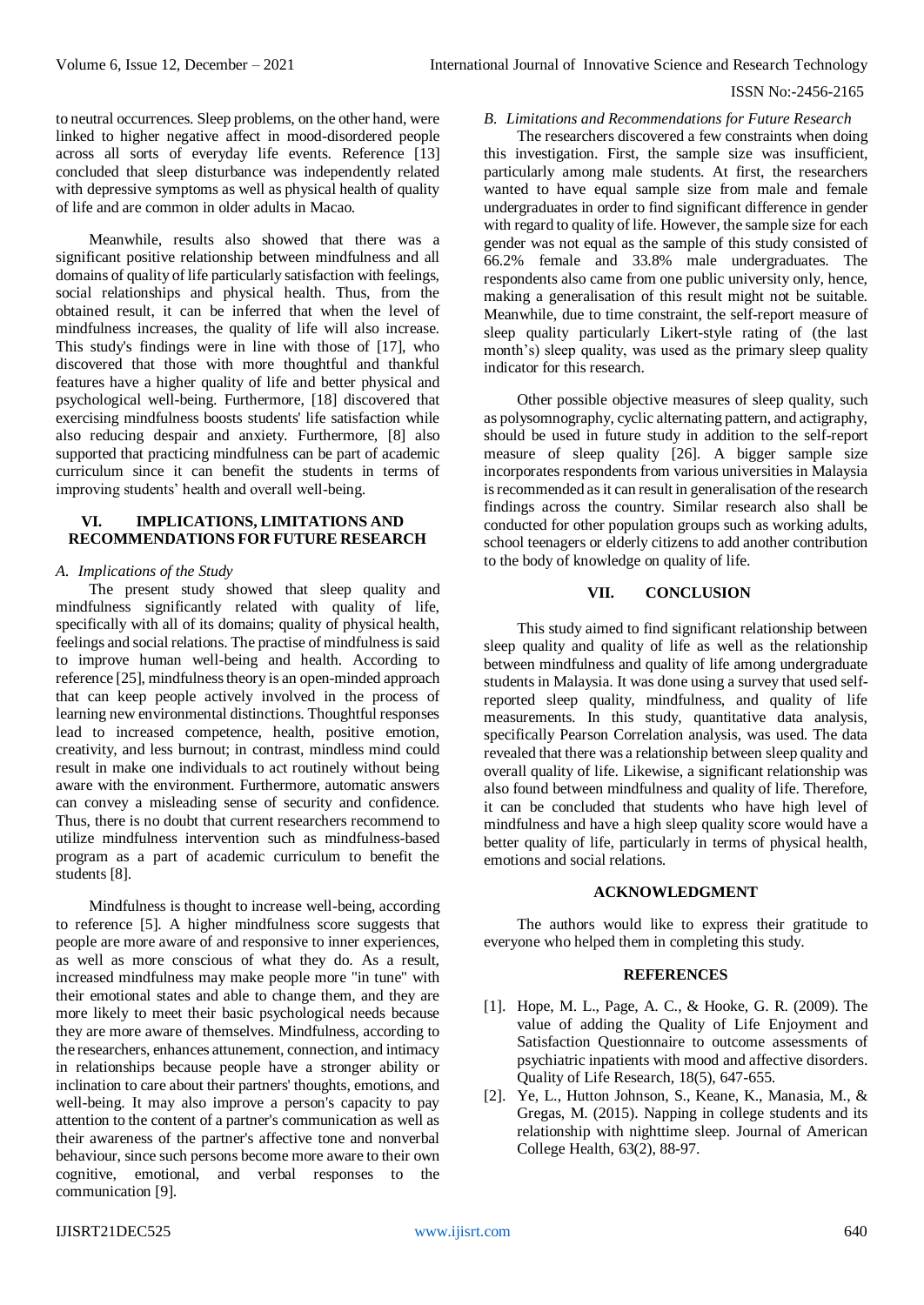- [3]. Brand, S., Gerber, M., Pühse, U., & Holsboer-Trachsler, E. (2010). The relation between sleep and pain among a non-clinical sample of young adults. European Archives of Psychiatry and Clinical Neuroscience, 260(7), 543- 551.
- [4]. Carlson, L. E., & Brown, K. W. (2005). Validation of the Mindful Attention Awareness Scale in a cancer population. Journal of Psychosomatic Research, 58(1), 29-33.
- [5]. Brown, K. W., & Ryan, R. M. (2003). The benefits of being present: mindfulness and its role in psychological well-being. Journal of Personality and Social Psychology, 84(4), 822.
- [6]. Lund, H. G., Reider, B. D., Whiting, A. B., & Prichard, J. R. (2010). Sleep patterns and predictors of disturbed sleep in a large population of college students. Journal of Adolescent Health, 46(2), 124-132.
- [7]. Felver, J. C., Morton, M. L., & Clawson, A. J. (2018). Mindfulness-Based stress reduction reduces psychological distress in college students. College Student Journal, 52(3), 291-298.
- [8]. Vidic, Z., & Cherup, N. (2019). Mindfulness in Classroom: Effect of a mindfulness based relaxation class on college students' stress, resilience, self-efficacy and perfectionism. College Student Journal, 53(1), 130- 144.
- [9]. Brown, K. W., Ryan, R. M., & Creswell, J. D. (2007). Addressing fundamental questions about mindfulness. Psychological Inquiry, 18(4), 272-281.
- [10]. Carter, B., Chopak-Foss, J., & Punungwe, F. B. (2017). An analysis of the sleep quality of undergraduate students. College Student Journal, 50(3), 315-322.
- [11]. O'Leary, K., Small, B. J., Panaite, V., Bylsma, L. M., & Rottenberg, J. (2017). Sleep quality in healthy and mooddisordered persons predicts daily life emotional reactivity. Cognition and Emotion, 31(3), 435-443.
- [12]. Larson, R., & Csikszentmihalyi, M. (2014). The experience sampling method. In Flow and The Foundations of Positive Psychology (pp. 21-34). Springer, Dordrecht.
- [13]. Nogueira, B. O. L., Li, L., Meng, L. R., Ungvari, G. S., Forester, B. P., Chiu, H. F., & Xiang, Y. T. (2018). Prevalence of sleep disturbances and their associations with demographic and clinical characteristics and quality of life in older adults in Macao. Perspectives in Psychiatric Care, 54(1), 46-53.
- [14]. Nyer, M., Farabaugh, A., Fehling, K., Soskin, D., Holt, D., Papakostas, G. I., & Mischoulon, D. (2013). Relationship between sleep disturbance and depression, anxiety, and functioning in college students. Depression and Anxiety, 30(9), 873-880.
- [15]. Watling, J., Pawlik, B., Scott, K., Booth, S., & Short, M. A. (2017). Sleep loss and affective functioning: more than just mood. Behavioral Sleep Medicine, 15(5), 394- 409.
- [16]. O'Driscoll, M., Byrne, S., Mc Gillicuddy, A., Lambert, S., & Sahm, L. J. (2017). The effects of mindfulnessbased interventions for health and social care undergraduate students–a systematic review of the literature. Psychology, Health & Medicine, 22(7), 851- 865.
- [17]. Marzabadi, E. A., Mills, P. J., & Valikhani, A. (2018). Positive personality: Relationships among mindful and grateful personality traits with quality of life and health outcomes. Current Psychology, 1-18.
- [18]. Dvořáková, K., Kishida, M., Li, J., Elavsky, S., Broderick, P. C., Agrusti, M. R., & Greenberg, M. T. (2017). Promoting healthy transition to college through mindfulness training with first year college students: Pilot randomized controlled trial. Journal of American College Health, 65(4), 259-267.
- [19]. Kirmayer, L. J. (2015). Mindfulness in cultural context. Transcultural Psychiatry, 52(4), 447-469. doi: 10.1177/1363461515598949
- [20]. Stikkelbroek, Y., Bodden, D. H., Kleinjan, M., Reijnders, M., & van Baar, A. L. (2016). Adolescent depression and negative life events, the mediating role of cognitive emotion regulation. PloS One, 11(8), e0161062.
- [21]. Buysse, D. J., Reynolds III, C. F., Monk, T. H., Berman, S. R., & Kupfer, D. J. (1989). The Pittsburgh Sleep Quality Index: a new instrument for psychiatric practice and research. Psychiatry Research, 28(2), 193-213.
- [22]. Smith, M. T., & Wegener, S. T. (2003). Measures of sleep: the insomnia severity index, Medical Outcomes Study (MOS) sleep scale, Pittsburgh sleep diary (PSD), and Pittsburgh Sleep Quality Index (PSQI). Arthritis Care & Research: Official Journal of the American College of Rheumatology, 49(S5), S184-S196.
- [23]. Endicott, J., Nee, J., Harrison, W., & Blumenthal, R. (1993). Quality of Life Enjoyment and Satisfaction Questionnaire: a new measure. Psychopharmacology Bulletin.
- [24]. Zubaran, C., Foresti, K., Thorell, M. R., Franceschini, P. R., & Homero, W. (2009). Portuguese version of the Quality of Life Enjoyment and Satisfaction Questionnaire: a validation study. Revista Panamericana de Salud Pública, 25, 443-448.
- [25]. Carson, S. H., & Langer, E. J. (2006). Mindfulness and self-acceptance. Journal of Rational Emotive and Cognitive-Behavior Therapy, 24(1), 29-43.
- [26]. Krystal, A.D., & Edinger, J.D. (2008) Measuring sleep quality. 9, S10-17. doi: 10.1016/S1389- 9457(08)70011- X.
- [27]. Brown, K. W., Ryan, R. M., & Creswell, J. D. (2007). Mindfulness: Theoretical foundations and evidence for its salutary effects. Psychological inquiry, 18(4), 211- 237.
- [28]. Campbell, R., Soenens, B., Beyers, W., & Vansteenkiste, M. (2018). University students' sleep during an exam period: the role of basic psychological needs and stress. Motivation and Emotion, 42(5), 671-681.
- [29]. Cohen, J. (2013). Statistical Power Analysis for The Behavioral Sciences. Academic press.
- [30]. Denscombe, M. (2010). The good research guide (4th ed.). Great Britain. McGraw-Hill.
- [31]. Diener, E., & Diener, M. (2009). Cross-cultural correlates of life satisfaction and self-esteem. In Culture and Well-being (pp. 71-91). Springer, Dordrecht.
- [32]. Etikan, I., Musa, S. A., & Alkassim, R. S. (2016). Comparison of convenience sampling and purposive sampling. American Journal of Theoretical and Applied Statistics, 5(1), 1-4.